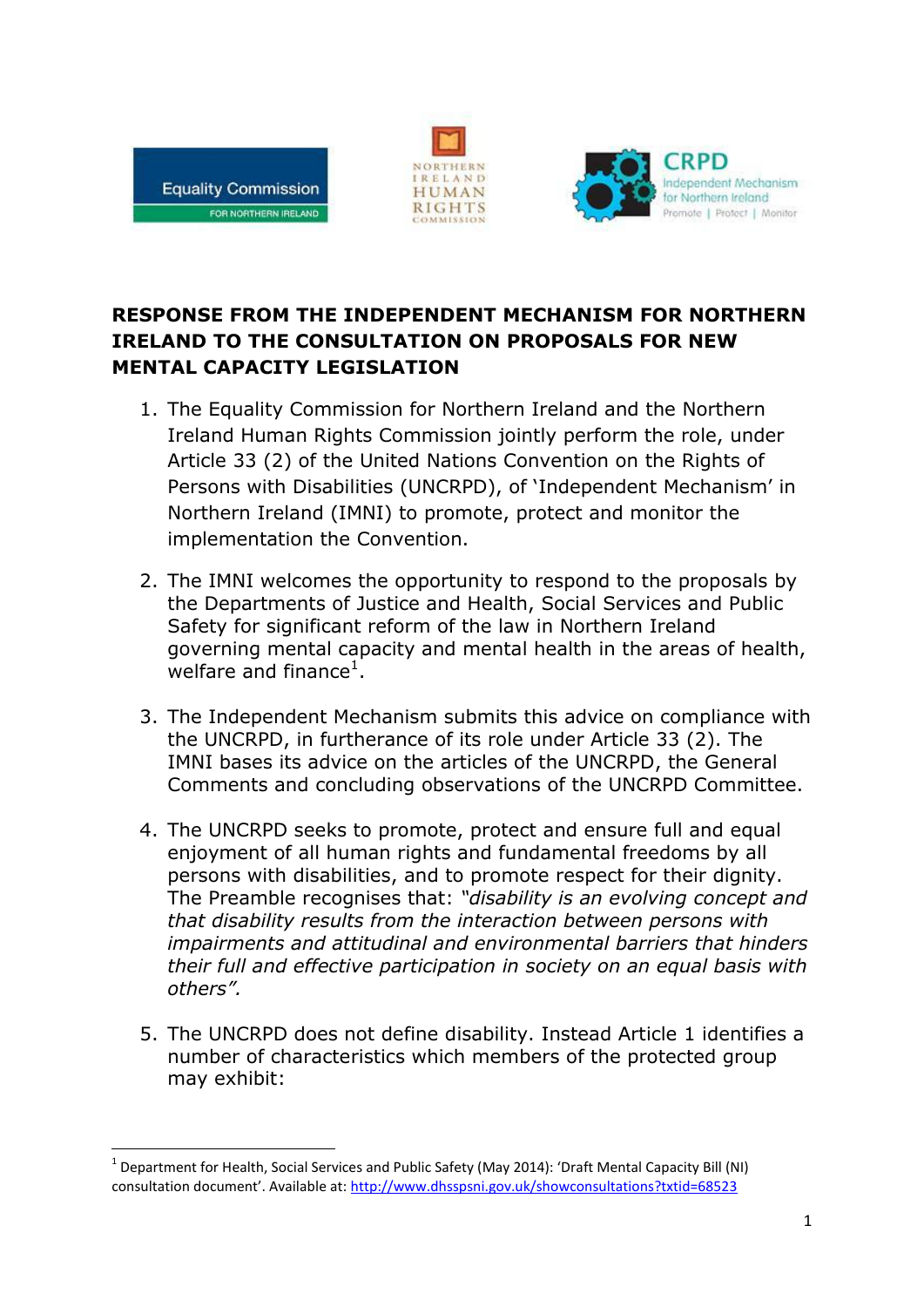*"Persons with disabilities include those who have long-term physical, mental, intellectual or sensory impairments which in interaction with various barriers may hinder their full and effective participation in society on an equal basis with others."*

- 6. The characteristics identified are not defined, the description of disability included in the UNCRPD is therefore not exhaustive.
- 7. The IMNI notes that due to the wide ranging nature of the Bill it is likely to have an impact on the enjoyment of all rights enshrined within the UNCRPD. The Article of the UNCRPD of central relevance to the draft Bill is Article 12 on legal capacity and is itself central to the Convention and to the enjoyment of the rights enshrined therein. Article 12 states:

*"1. States Parties reaffirm that persons with disabilities have the right to recognition everywhere as persons before the law.*

*2. States Parties shall recognize that persons with disabilities enjoy legal capacity on an equal basis with others in all aspects of life.*

*3. States Parties shall take appropriate measures to provide access by persons with disabilities to the support they may require in exercising their legal capacity.*

*4. States Parties shall ensure that all measures that relate to the exercise of legal capacity provide for appropriate and effective safeguards to prevent abuse in accordance with international human rights law. Such safeguards shall ensure that measures relating to the exercise of legal capacity respect the rights, will and preferences of the person, are free of conflict of interest and undue influence, are proportional and tailored to the person's circumstances, apply for the shortest time possible and are subject to regular review by a competent, independent and impartial authority or judicial body. The safeguards shall be proportional to the degree to which such measures affect the person's rights and interests.*

*5. Subject to the provisions of this article, States Parties shall take all appropriate and effective measures to ensure the equal right of persons with disabilities to own or inherit property, to control their own financial affairs and to have equal access to bank loans, mortgages and other forms of financial credit, and shall ensure that persons with disabilities are not arbitrarily deprived of their property."*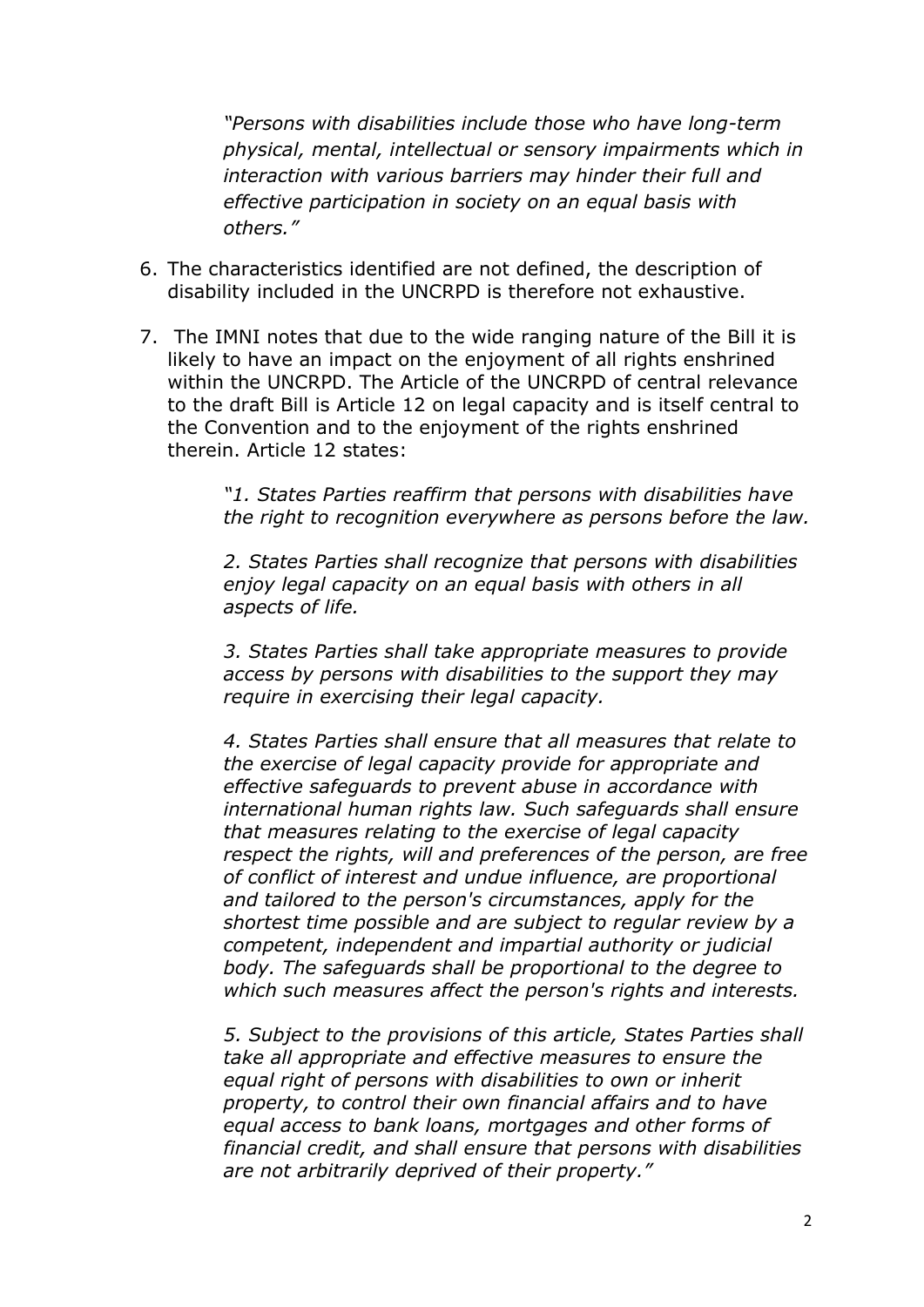- 8. Further clarity as to the legal implications of the UNCRPD has been provided by way of the UNCRPD Committee's General comment on Article  $12<sup>2</sup>$  General comments are authoritative statements of expert members of the Committee setting out the Committee's interpretation of the Convention which the Committee will refer to when examining a state's compliance with its obligations under the UNCRPD.
- 9. In its General Comment 1 the UNCRPD Committee has emphasised that:

*"In order to fully recognize "universal legal capacity", whereby all persons, regardless of disability or decisionmaking skills, inherently possess legal capacity, States parties must abolish denials of legal capacity that are discriminatory on the basis of disability in purpose or effect."<sup>3</sup>*

10. The Committee has stated that State Parties have an obligation to replace substitute decision-making regimes with supported decision-making regimes.<sup>4</sup> The Committee's General Comment states that:

> *"Substitute decision-making regimes can take many different forms, including plenary guardianship, judicial interdiction and partial guardianship. However, these regimes have certain common characteristics: they can be defined as systems where (i) legal capacity is removed from a person, even if this is in respect of a single decision; (ii) a substitute decisionmaker can be appointed by someone other than the person concerned, and this can be done against his or her will; and (iii) any decision made by a substitute decision-maker is based on what is believed to be in the objective "best interests" of the person concerned, as opposed to being based on the person's own will and preferences."<sup>5</sup>*

11. In addition the General Comment states that:

*"The "best interests" principle is not a safeguard which complies with article 12 in relation to adults. The "will and preferences" paradigm must replace the "best interests" paradigm to ensure that persons with disabilities enjoy the right to legal capacity on an equal basis with others."<sup>6</sup>*

 2 UNCRPD Committee General comment No. 1 (2014) Article 12: Equal recognition before the law CRPD/C/GC/1

 $3$  Ibid para 25

<sup>4</sup> CRPD/C/AUT/CO/1 30 September 2013 para 28

<sup>&</sup>lt;sup>5</sup> Ibid para 27

<sup>6</sup> Ibid Para 21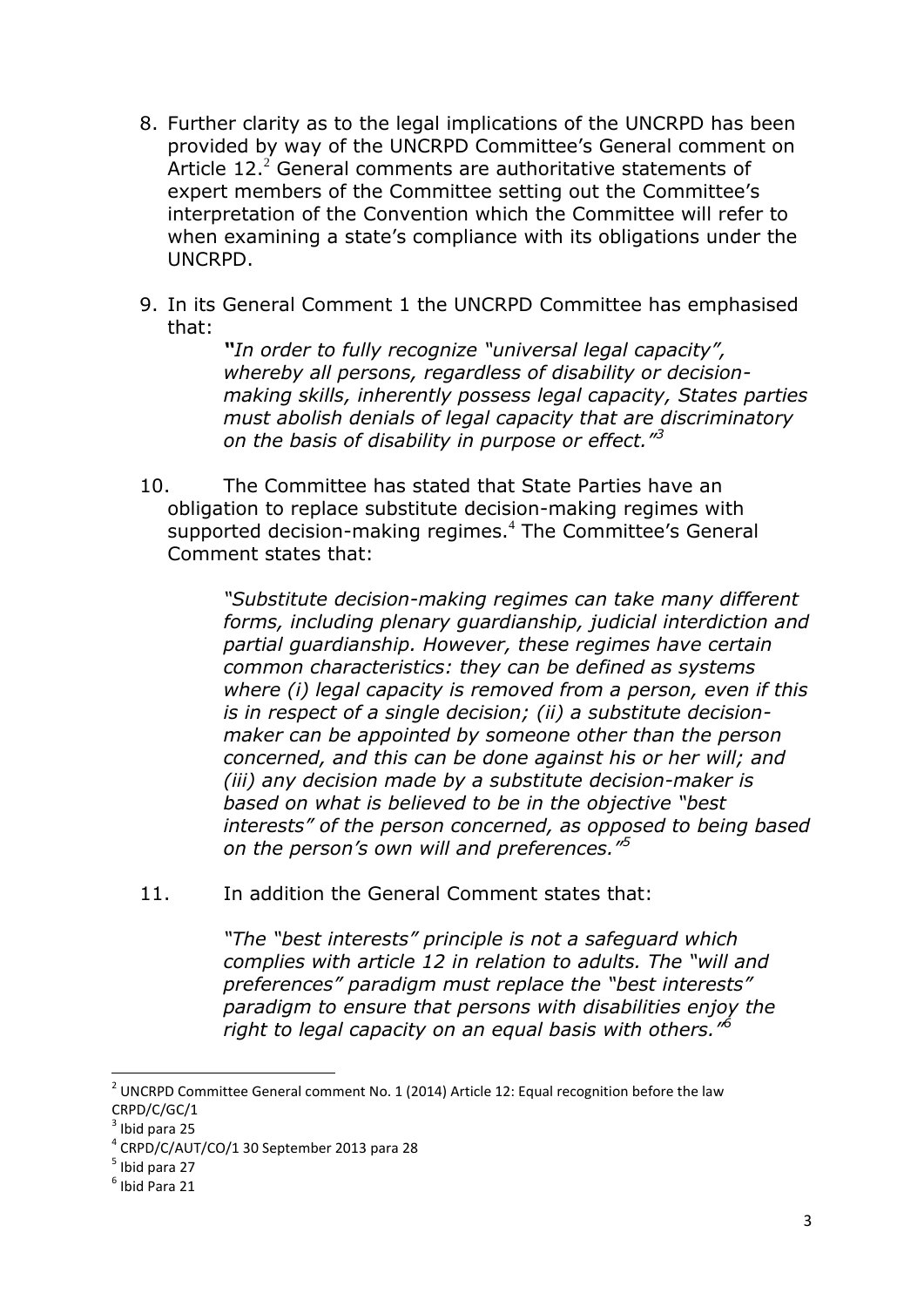12. The IMNI notes that the proposed Bill does not differentiate in law between persons with disabilities and persons without. However in its application it will impact on persons with disabilities more than those without, due to the greater propensity for persons with disabilities to have impaired decision making skills. As acknowledged in the consultation document the proposed Bill, whilst making extensive provision for supported decision making, continues to make provision for substitute decision making.

**Whilst noting that the Bill contains aspects which are broadly in compliance with the UNCRPD by continuing to make provision for substitute decision making, on the basis of the Committee's interpretation, the proposals are in breach of Article 12. Alongside the other UK Commissions the IMNI raised concerns with the UNCRPD Committee regarding the lack of clarity provided by the then draft General Comment 1.<sup>7</sup> Noting that the draft General Comment did not fully consider regional human rights standards, in particular the ECHR, the Commissions advised the Committee to "consider and clearly articulate how Article 12 of the CRPD is to be read alongside regional international law and standards". The finalised General Comment unfortunately did not address this matter. The Department's proposals for recognition of capacity represent a substantial progress in developing greater adult capacity. The Commission acknowledges that supported decision making is an emerging area of law and practice, which makes the task of the Departments in ensuring compliance complex.** 

*Deprivation of Liberty* 

**.** 

- 13. The IMNI notes that the Bill makes provision for a person who lacks capacity to be deprived of his or her liberty.<sup>8</sup>
- 14. The UNCRPD, Article 14 states:

*" 1. States Parties shall ensure that persons with disabilities, on an equal basis with others:*

*(a) Enjoy the right to liberty and security of person;* 

 $<sup>7</sup>$  Joint submission from the Equality and Human Rights Commission, the Equality Commission for Northern</sup> Ireland, the Northern Ireland Human Rights Commission and the Scottish Human Rights Commission UN Committee on the Rights of Persons with Disabilities, Draft General Comment on Article 12 28 February 2014  $<sup>8</sup>$  Clause 22(3)</sup>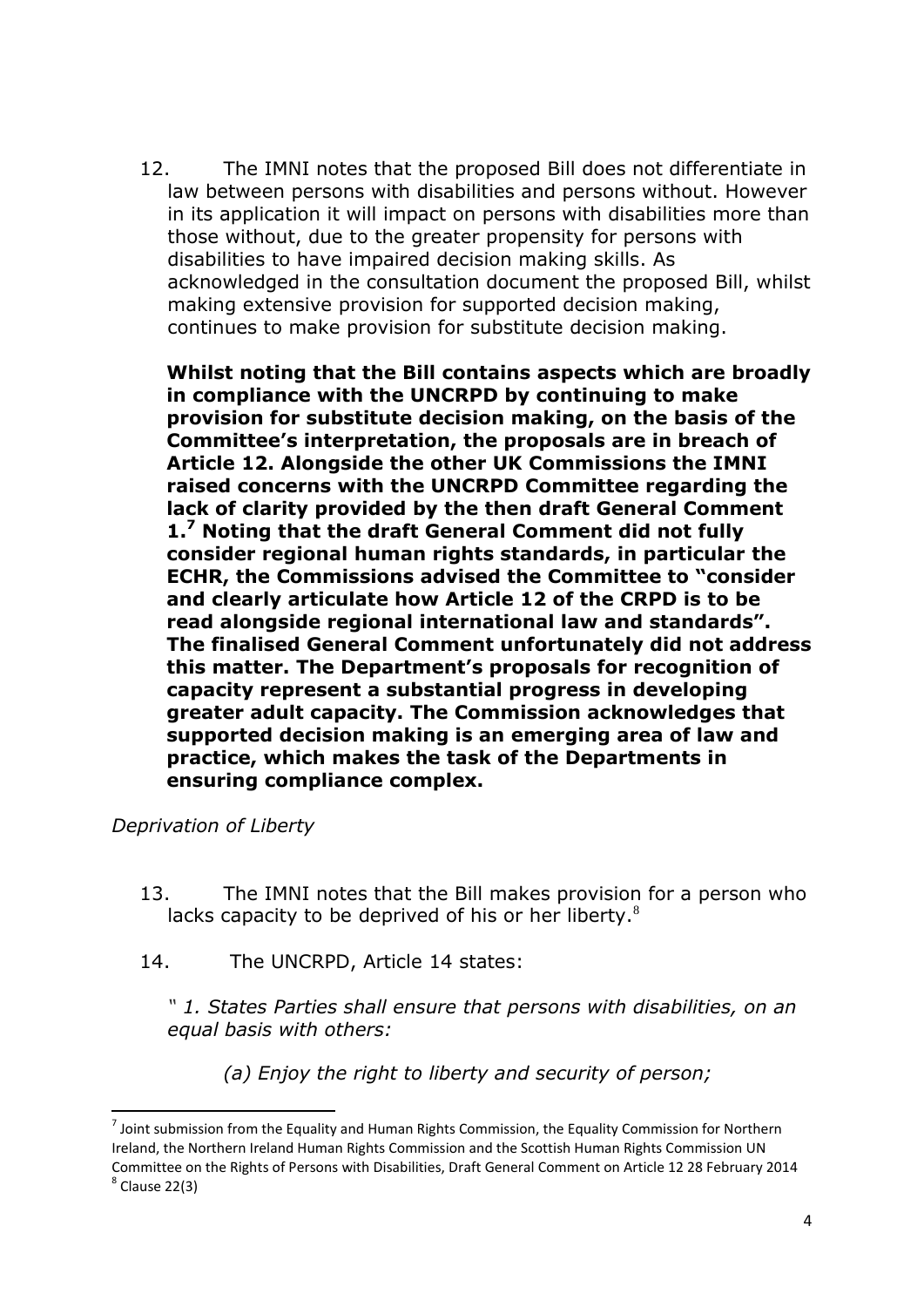*(b) Are not deprived of their liberty unlawfully or arbitrarily, and that any deprivation of liberty is in conformity with the law, and that the existence of a disability shall in no case justify a deprivation of liberty.* 

*2. States Parties shall ensure that if persons with disabilities are deprived of their liberty through any process, they are, on an equal basis with others, entitled to guarantees in accordance with international human rights law and shall be treated in compliance with the objectives and principles of this Convention, including by provision of reasonable accommodation. "*

15. Through its General Comment on Article 12 the Committee has elaborated that:

> *"The denial of the legal capacity of persons with disabilities and their detention in institutions against their will, either without their consent or with the consent of a substitute decision-maker, is an ongoing problem. This practice constitutes arbitrary deprivation of liberty and violates articles 12 and 14 of the Convention."<sup>9</sup>*

## **The IMNI advises that the draft deprivation of liberty clauses are incompatible with the UNCRPD, Article 12 on the basis of the Committee's interpretation. (See advice at paragraph 12)**

*Compulsory Treatment* 

- 16. The IMNI notes that the Bill makes provision for a person who lacks capacity to receive medical treatment without their consent.<sup>10</sup>
- 17. Numerous articles of the UNCRPD have implications for the provisions of the Bill relating to compulsory medical treatment. The UNCRPD Committee has stated:

*"As has been stated by the Committee in several concluding observations, forced treatment by psychiatric and other health and medical professionals is a violation of the right to equal recognition before the law and an infringement of the rights to personal integrity (art. 17); freedom from torture (art. 15); and freedom from violence, exploitation and abuse (art. 16). This practice denies the legal capacity of a person to choose medical treatment and is therefore a violation of article 12 of the Convention. States parties must, instead, respect the legal capacity of persons with disabilities to make decisions at* 

<sup>1</sup> <sup>9</sup> Footnote 7, para 40

 $10$  Clause 18(1)